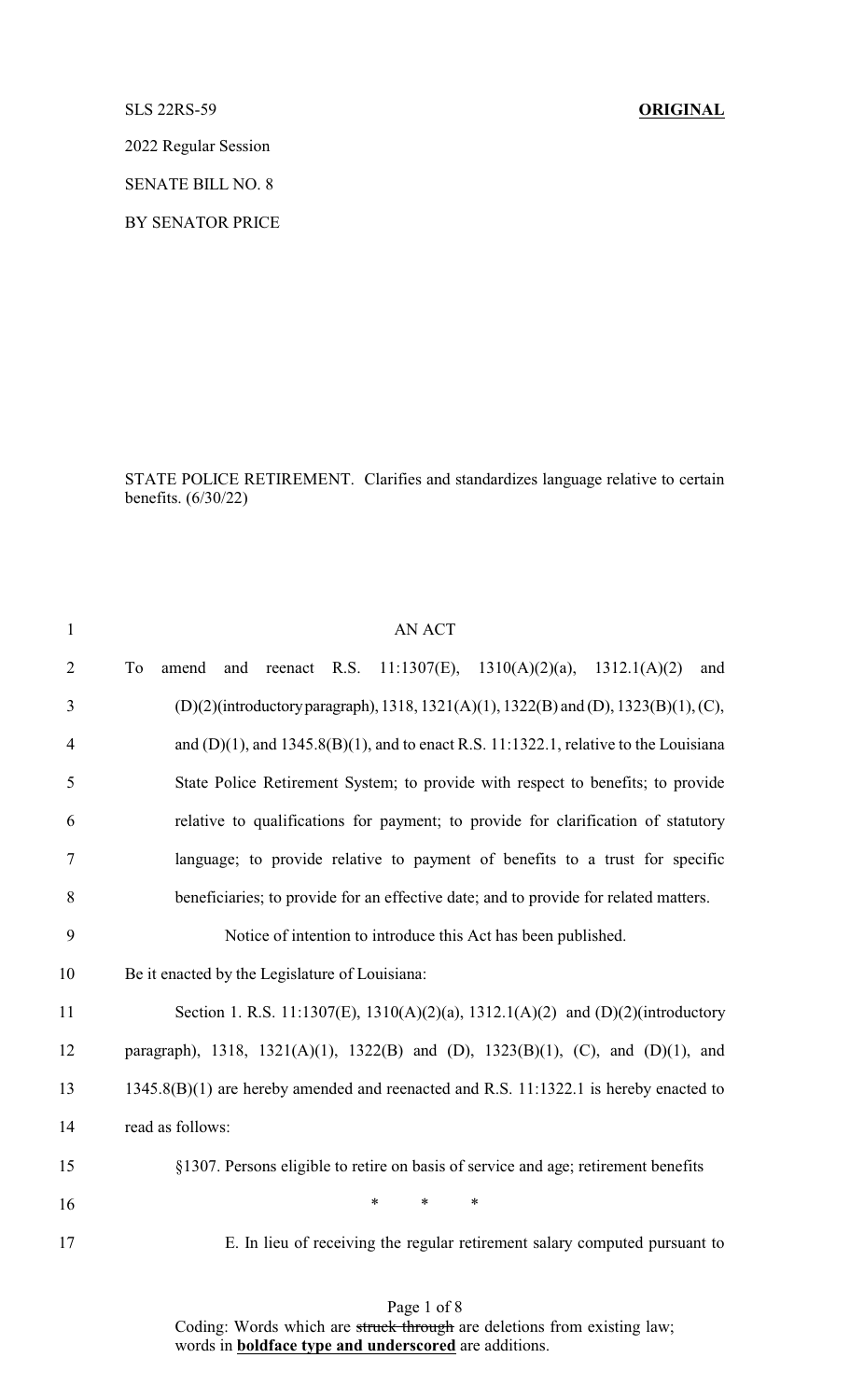| $\mathbf{1}$   | Subsection A of this Section, a member of the system who does not participate in the       |
|----------------|--------------------------------------------------------------------------------------------|
| $\overline{2}$ | Back-Deferred Retirement Option Program provided by the provisions of this                 |
| 3              | Chapter and who is eligible for a regular retirement salary computed pursuant to           |
| 4              | Subsection A of this Section or R.S. 11:1345.4 may elect to receive a reduced              |
| 5              | retirement salary plus an initial benefit, provided the initial benefit, together with the |
| 6              | reduced retirement salary, shall be certified by the actuary to be actuarially             |
| 7              | equivalent to the member's regular retirement salary computed pursuant to                  |
| 8              | Subsection A of this Section or R.S. 11:1345.4. The amount of the initial benefit, as      |
| 9              | determined by the member, shall not exceed an amount equal to the member's                 |
| 10             | maximum monthly retirement salary multiplied by thirty-six their final average             |
| 11             | compensation period. The initial benefit shall, at the option of the member, be paid       |
| 12             | as a lump sum or placed in an interest-earning account in accordance with R.S.             |
| 13             | $11:1312.1(D)(4)$ . Cost-of-living adjustments granted by the board of trustees to         |
| 14             | retirees who elect to receive a reduced retirement salary and an initial benefit shall     |
| 15             | be based only on the reduced retirement salary and shall not be based on the initial       |
| 16             | benefit.                                                                                   |
| 17             | $\ast$<br>$\ast$<br>$\ast$                                                                 |
| 18             | §1310. Average salary; method of determining                                               |
| 19             | *<br>*<br>∗<br>A.                                                                          |

 (2)(a) With respect to persons becoming employed on and after September 8, 1978, and whose first employment making them eligible for membership in one of the state systems occurred on or before December 31, 2010, the term "average salary" as used in this Chapter for the purpose of determining pension payments and retirement is the average salary including any additional pay or salary provided by the legislature over and above that set by the Civil Service Commission, received for 26 the thirty-six month period ending on the last day of the month immediately preceding the date of retirement or date of death or for any thirty-six consecutive months **thirty-six highest months of successive employment, or for the highest thirty-six successive joined months of employment where interruption of service**

> Page 2 of 8 Coding: Words which are struck through are deletions from existing law; words in **boldface type and underscored** are additions.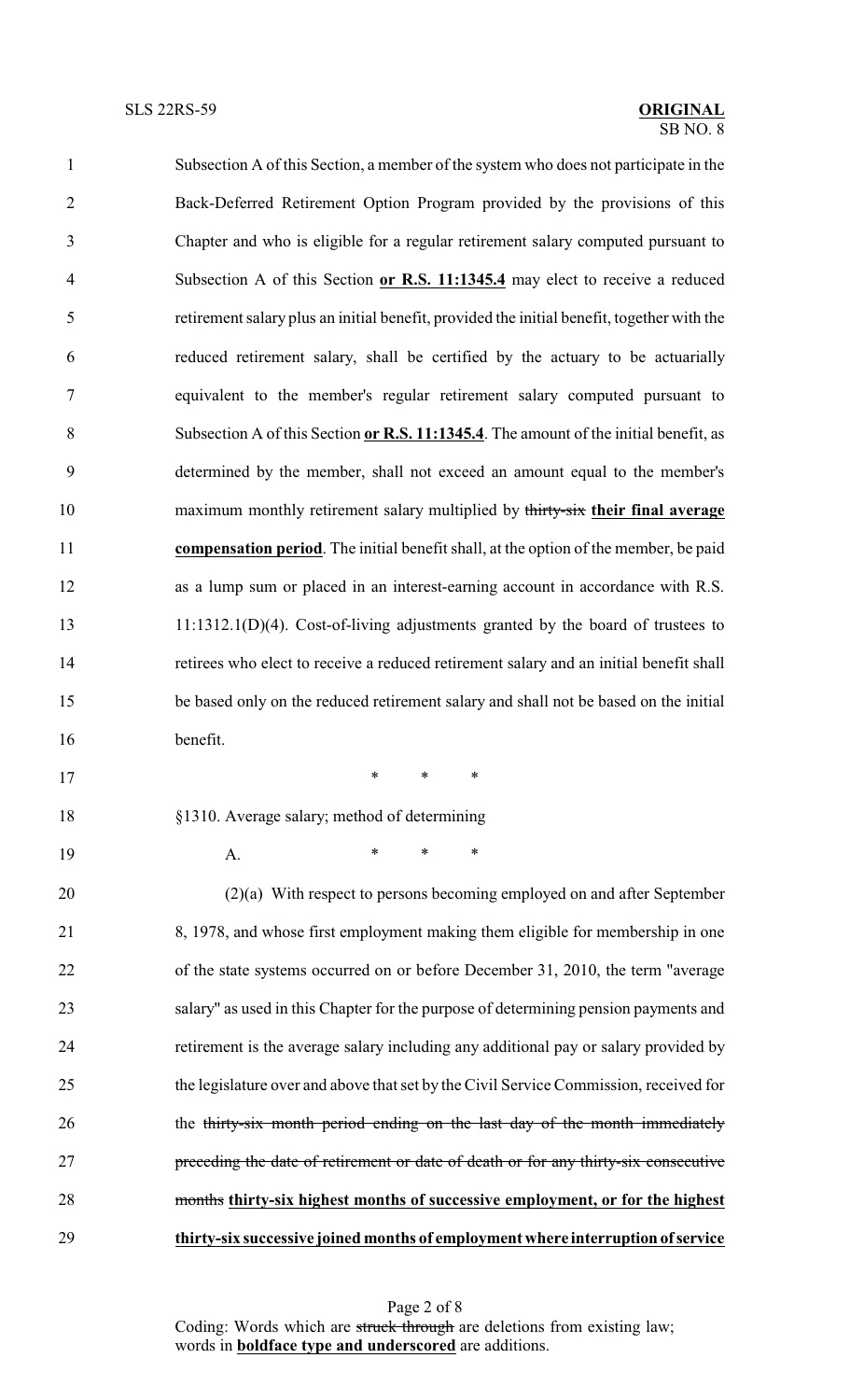| $\mathbf{1}$   | <b>occurred</b> , whichever is the greatest. For the purposes of computation, "average  |  |  |  |
|----------------|-----------------------------------------------------------------------------------------|--|--|--|
| $\overline{2}$ | salary" shall not include overtime, expenses, or clothing allowances.                   |  |  |  |
| 3              | $\ast$<br>$\ast$<br>*                                                                   |  |  |  |
| $\overline{4}$ | §1312.1. Back-Deferred Retirement Option Program                                        |  |  |  |
| 5              | $\ast$<br>$\ast$<br>$\ast$<br>A(1)                                                      |  |  |  |
| 6              | $(2)$ In lieu of receiving a normal retirement benefit pursuant to R.S. 11:1307         |  |  |  |
| 7              | through 1310 or R. S. 11:1345.4 through 1345.5, an eligible member of the system        |  |  |  |
| 8              | may elect to retire and have his benefits structured, calculated, and paid as provided  |  |  |  |
| 9              | in this Section.                                                                        |  |  |  |
| 10             | $\ast$<br>$\ast$<br>∗                                                                   |  |  |  |
| 11             | $\ast$<br>$\ast$<br>$\ast$<br>D(1)                                                      |  |  |  |
| 12             | (2) The member's Back-DROP monthly benefit shall be calculated pursuant                 |  |  |  |
| 13             | to the provisions applicable for service retirement set forth in R.S. 11:1307 through   |  |  |  |
| 14             | 1310 or R.S. 11:1345.4 through 1345.5, subject to the following conditions:             |  |  |  |
| 15             | $\ast$<br>$\ast$<br>∗                                                                   |  |  |  |
| 16             | §1318. Pension of children with physical or mental disabilities of deceased             |  |  |  |
| 17             | employee hired on or before December 31, 2010                                           |  |  |  |
| 18             | A. Any child of a deceased member whose first employment making him                     |  |  |  |
| 19             | eligible for membership in one of the state systems occurred on or before December      |  |  |  |
| 20             | 31, 2010, whether under or over the age of eighteen years, shall be entitled to the     |  |  |  |
| 21             | same benefits, payable in the same manner as provided by this Chapter for surviving     |  |  |  |
| 22             | spouses, if the child has a total and permanent physical disability or mental           |  |  |  |
| 23             | disability.                                                                             |  |  |  |
| 24             | B. The applicant shall provide adequate proof of total and permanent                    |  |  |  |
| 25             | physical or mental disability of such surviving child or children and shall notify the  |  |  |  |
| 26             | board of any subsequent changes in the child's condition. The board may require a       |  |  |  |
| 27             | certified statement of the child's eligibility status at the end of each calendar year. |  |  |  |
| 28             | $\ast$<br>∗<br>∗                                                                        |  |  |  |
| 29             | §1321. Surviving spouse remarrying; forfeiture of pension; employees hired on or        |  |  |  |
|                |                                                                                         |  |  |  |

Page 3 of 8 Coding: Words which are struck through are deletions from existing law; words in **boldface type and underscored** are additions.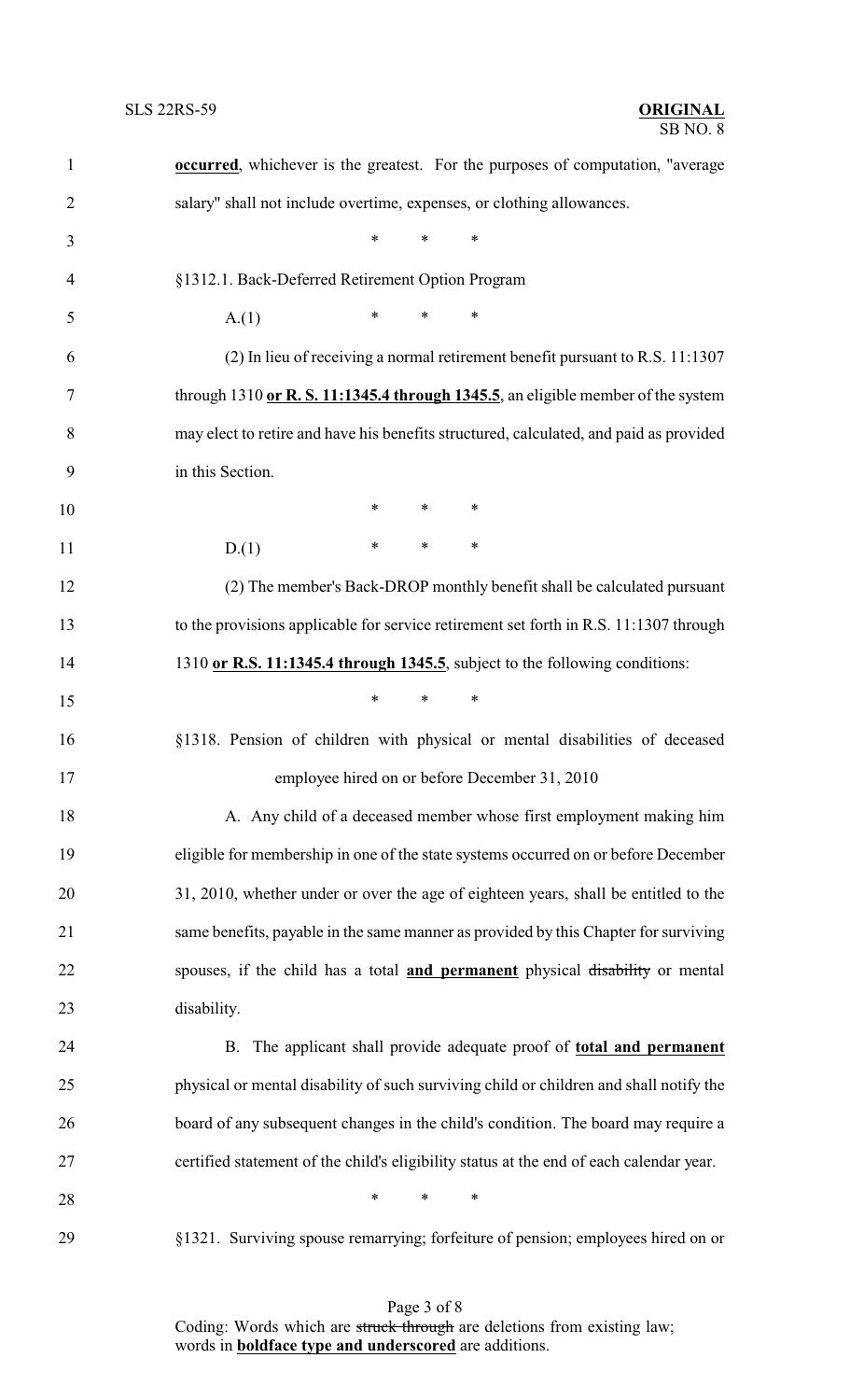| $\mathbf{1}$   | before December 31, 2010                                                              |
|----------------|---------------------------------------------------------------------------------------|
| $\overline{2}$ | A.(1) This Section shall apply to the surviving spouse of any member whose            |
| 3              | first employment making him eligible for membership in one of the state systems       |
| 4              | occurred on or before December 31, 2010. If the surviving spouse of a deceased        |
| 5              | employee remarries while receiving the surviving spouse's pension under the           |
| 6              | provisions of this Chapter, such spouse thereupon forfeits all rights to the spouse's |
| 7              | pension, except as provided in R.S. 11:234.                                           |
| 8              | $\ast$<br>$\ast$<br>$\ast$                                                            |
| 9              | §1322. Death of former or retired employee hired on or before December 31, 2010;      |
| 10             | pension payable to survivors                                                          |
| 11             | *<br>$\ast$<br>$\ast$                                                                 |
| 12             | B. The surviving spouse of a deceased retired employee shall receive a                |
| 13             | pension in an amount equal to the monthly retirement pay that was being paid to the   |
| 14             | decedent on the date of death, not to exceed one hundred percent of the member's      |
| 15             | average compensation, provided the surviving spouse was married to the decedent       |
| 16             | for at least two years prior to the decedent's death.                                 |
| 17             | $\begin{array}{ccc} \star \end{array}$                                                |
| 18             | D. Remarriage of the surviving spouse acts as a forfeiture of any rights to           |
| 19             | receive any further benefits hereunder, except as provided in R.S. 11:234 and R.S.    |
| 20             | $11:1321(B)$ .                                                                        |
| 21             | $\ast$<br>$\ast$<br>∗                                                                 |
| 22             | §1322.1. Children's benefits; payment to trust                                        |
| 23             | The benefits payable to a child under this Chapter shall be paid to the               |
| 24             | person having legal custody of the property of the child, unless a trust created      |
| 25             | under Louisiana law has been created by the deceased member for the benefit           |
| 26             | of the child, the terms of the instrument creating the trust so provide and the       |
| 27             | system has been provided with a certified copy of the trust document, then the        |
| 28             | survivor benefit shall be paid to the trust under the terms of the trust for          |
| 29             | addition to the trust property. In the event that the trust is contested by any       |

Page 4 of 8 Coding: Words which are struck through are deletions from existing law; words in **boldface type and underscored** are additions.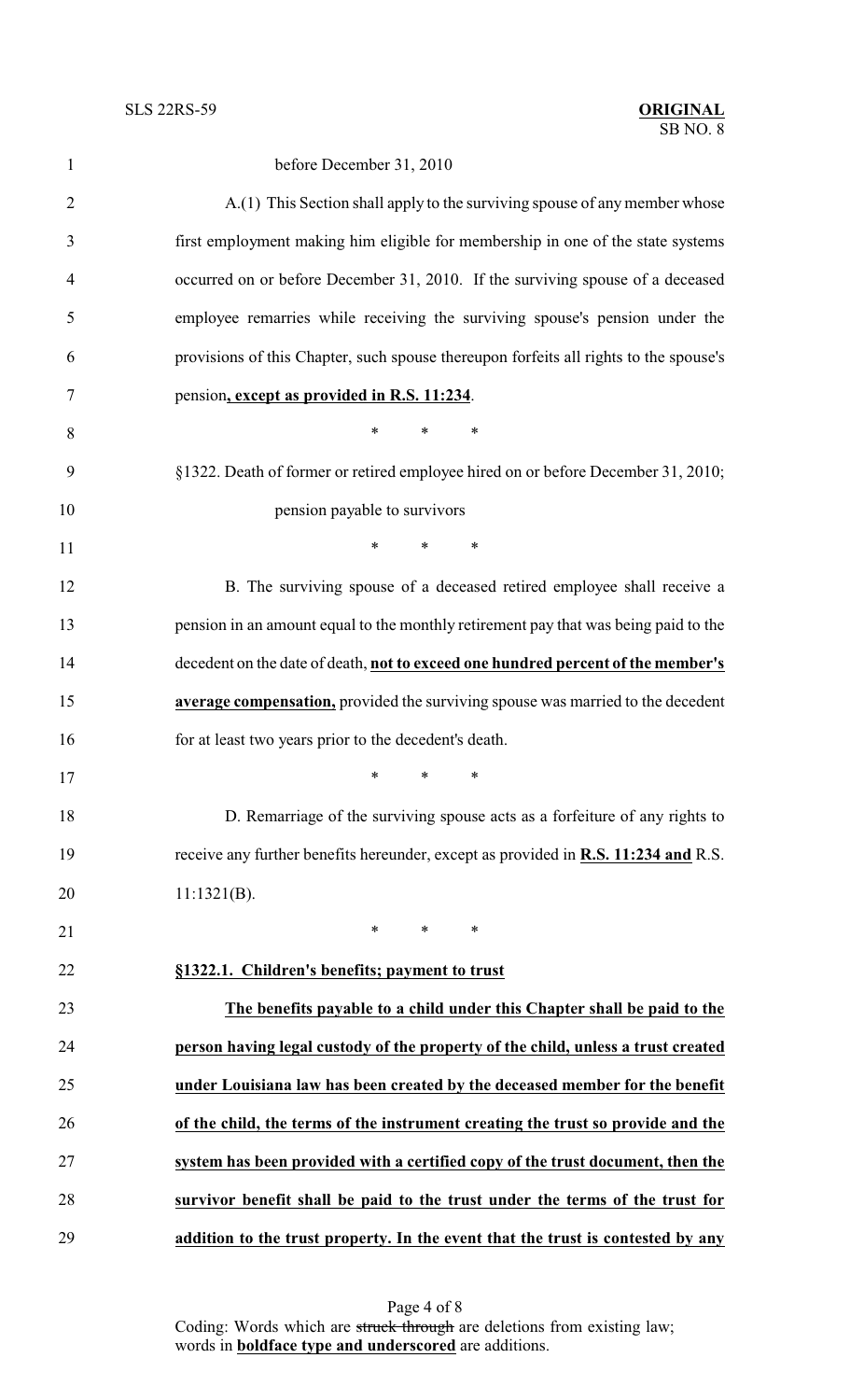| $\mathbf{1}$   | party, the system shall withhold all survivor benefit payments or deposit them              |
|----------------|---------------------------------------------------------------------------------------------|
| $\overline{2}$ | in the registry of the court if a concursus proceeding is filed, until there is a final     |
| 3              | binding legal agreement or judgment regarding the proper payment of the                     |
| $\overline{4}$ | survivor benefits.                                                                          |
| 5              | §1323. Death of employee not in performance of duty; employees hired on or after            |
| 6              | January 1, 2011                                                                             |
| 7              | $\ast$<br>*<br>∗                                                                            |
| 8              | $B(1)$ A surviving spouse with a minor child or child with a <b>total and</b>               |
| 9              | permanent physical or mental disability, or a child with a mental disability, or            |
| 10             | children shall be paid per month, for so long as one or more children remain eligible       |
| 11             | for benefits under Subsection C of this Section, fifty percent of the benefit to which      |
| 12             | the member would have been entitled if he had retired on the date of his death using        |
| 13             | the member's applicable accrual rate regardless of years of service or age, or six          |
| 14             | hundred dollars per month, whichever is greater, provided the deceased member was           |
| 15             | an active member at the time of death and had five or more years of service credit,         |
| 16             | at least two years of which were earned immediately prior to death or provided the          |
| 17             | deceased member had twenty or more years of service credit regardless of when               |
| 18             | earned or whether the deceased member was in active service at the time of death.           |
| 19             | $\ast$<br>∗<br>∗                                                                            |
| 20             | $C(1)$ In addition to the amount payable in accordance with Subsection B of                 |
| 21             | this Section, for the benefit of the surviving minor child, or children, there shall be     |
| 22             | paid for each such child <del>, subject to a maximum of two children,</del> per month fifty |
| 23             | percent of the benefit to which a spouse would be entitled under Subsection B of this       |
| 24             | Section. Benefits shall be payable to such children even if no spouse eligible for          |
| 25             | survivor benefits is present, provided the member had at least five years of service        |
| 26             | credit. Benefits for a child shall cease when the child is no longer a minor child as       |
| 27             | defined by this Chapter. No surviving minor child shall receive more than one               |
| 28             | survivor's benefit at any one time. If two benefits are applicable, only the larger shall   |
| 29             | be paid.                                                                                    |

Page 5 of 8 Coding: Words which are struck through are deletions from existing law; words in **boldface type and underscored** are additions.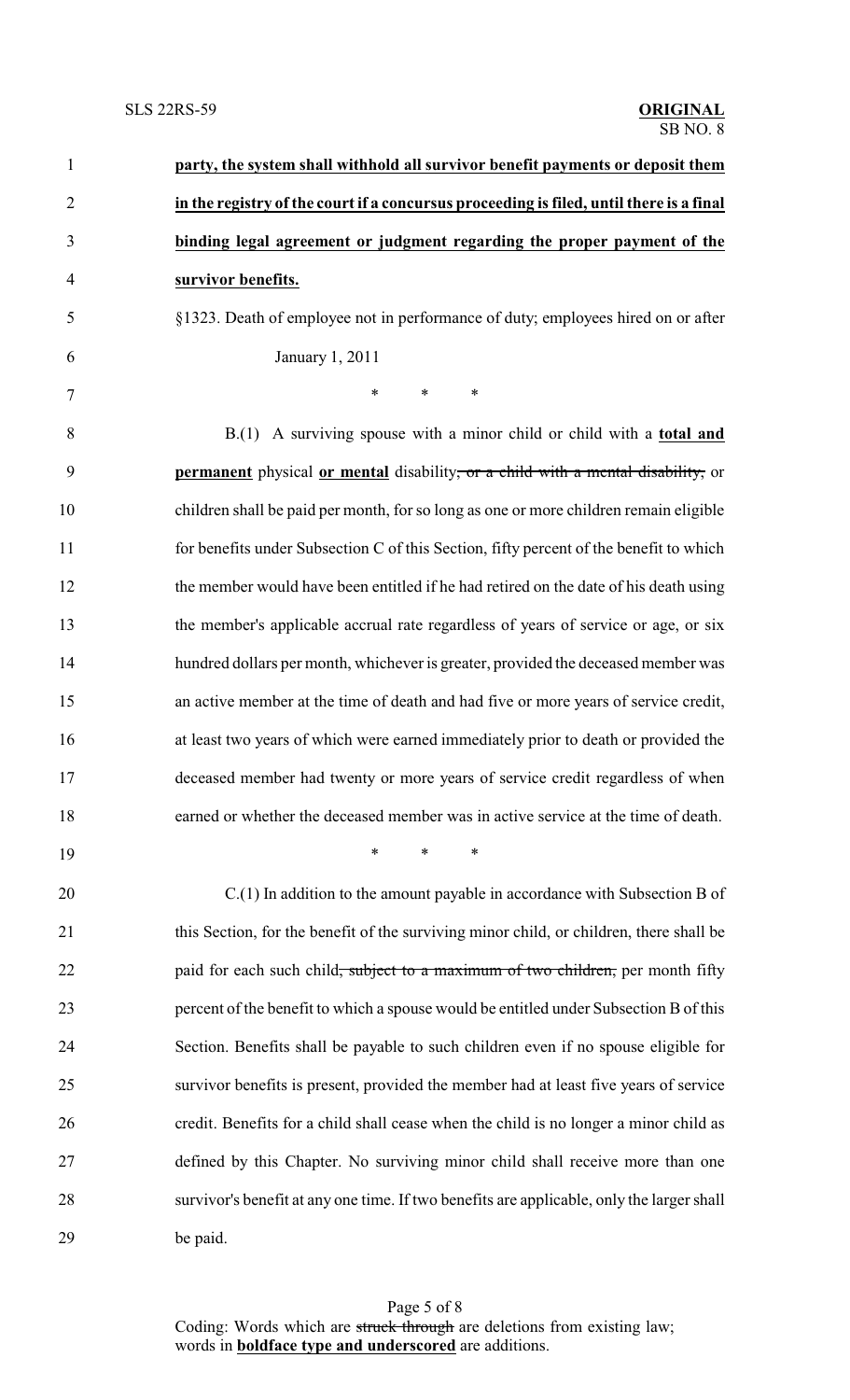(2)(a) In addition to the amount payable in accordance with Subsection B of this Section, any surviving child of a deceased member, whether under or over the age of eighteen years, shall be entitled to the same benefits, payable in the same manner, as are provided by this Section for minor children, if the child has a total **and permanent** physical disability or mental disability, and had such disability at the time of the death of the member and is dependent upon the surviving spouse or other legal guardian.

 (b) The applicant shall provide adequate proof of physical or mental disability of such surviving child or children and shall notify the board of any subsequent changes in the child's condition to such an extent that the child is no 11 longer dependent upon the surviving spouse or legal guardian and any changes in the assistance being received from other state agencies. The board may require a certified statement of the child's eligibility status at the end of each calendar year.

 **(3) In no event shall the benefits payable under this Subsection be more than the benefit payable under Subsection B of this Section. In the event that more than two children are eligible for a benefit under this Subsection, the eligible children shall share equally in the benefit.**

 D.(1) A surviving spouse without a minor child or a child with a **total and permanent** physical **or mental** disability, or a child with a mental disability, or children shall be paid per month, for the remainder of his life, a benefit based on years of service that the member had earned to the date of his death using the applicable accrual rate, or six hundred dollars per month, whichever is greater, provided the surviving spouse had been married to the deceased member for at least one year prior to death, and provided the deceased member was an active member at the time of death and had ten or more years of service credit, at least two years of which were earned immediately prior to death or provided the deceased member had twenty or more years of service credit regardless of when earned or whether the deceased member was in active service at the time of death.

\* \* \*

Page 6 of 8 Coding: Words which are struck through are deletions from existing law; words in **boldface type and underscored** are additions.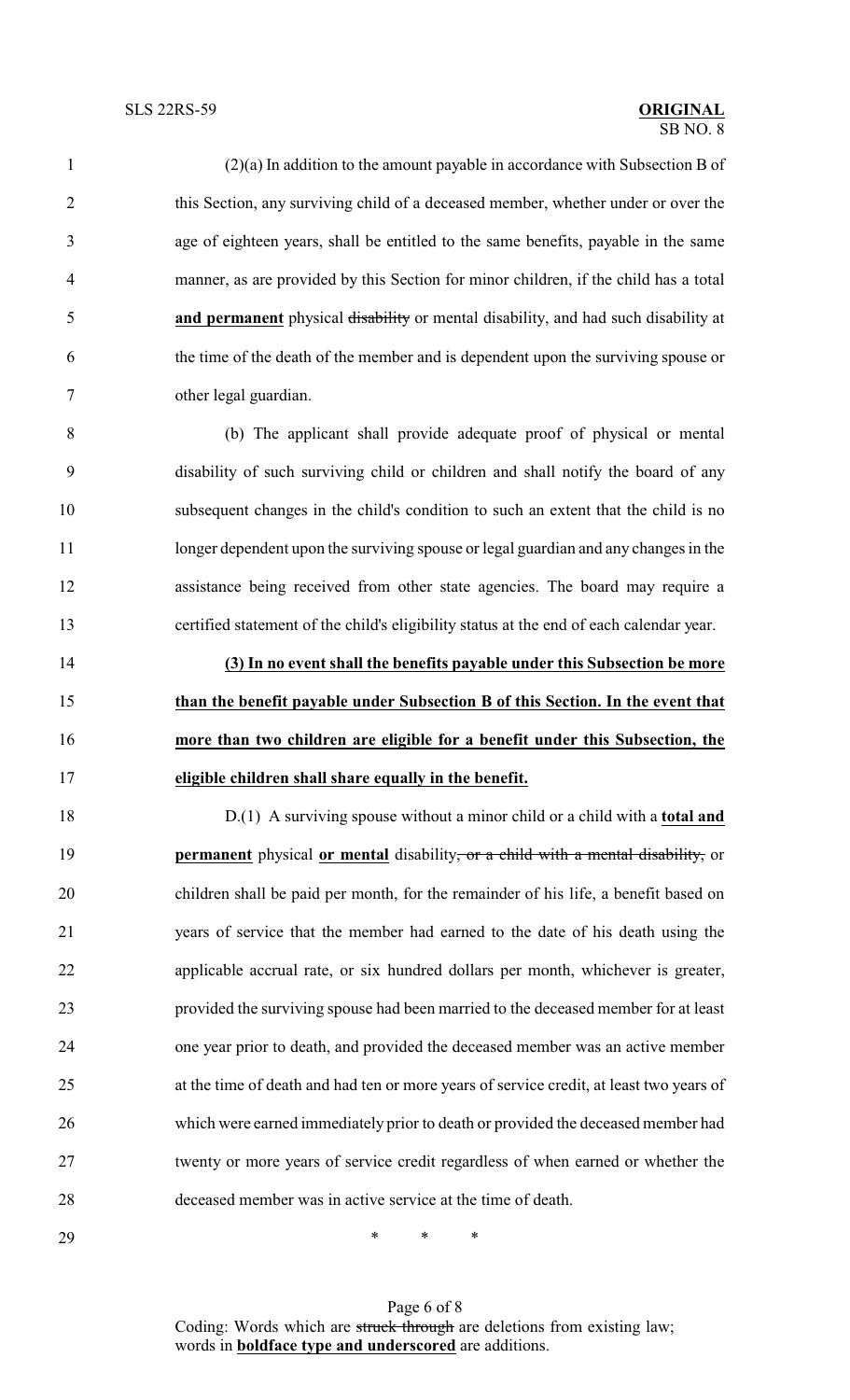| $\mathbf{1}$   | §1345.8. Survivors' benefit for members killed in the line of duty; death by an                |
|----------------|------------------------------------------------------------------------------------------------|
| $\overline{2}$ | intentional act of violence                                                                    |
| 3              | $\ast$<br>$\ast$<br>∗                                                                          |
| $\overline{4}$ | B.(1) If the member has a surviving spouse, a child or children who are                        |
| 5              | minors, have a <b>total and permanent physical or mental</b> disability, or are mentally       |
| 6              | incapacitated, or both a surviving spouse and a child or children, the amount of the           |
| $\tau$         | total benefit shall equal eighty percent of the member's average compensation. The             |
| 8              | benefit shall be shared equally by the surviving spouse and any children. When a               |
| 9              | child who neither has a disability nor is mentally incapacitated does not have a total         |
| 10             | and permanent physical or mental disability no longer meets the definition of                  |
| 11             | minor child under R.S. 11:1301, his benefit shall cease, and the remaining                     |
| 12             | beneficiaries shall have their shares adjusted accordingly.                                    |
| 13             | $*$<br>$\ast$<br>$\ast$                                                                        |
| 14             | Section 2. This Act shall become effective on June 30, 2022; if vetoed by the                  |
| 15             | governor and subsequently approved by the legislature, this Act shall become effective on      |
| 16             | June 30, 2022, or on the day following such approval by the legislature, whichever is earlier. |
|                |                                                                                                |

The original instrument and the following digest, which constitutes no part of the legislative instrument, were prepared by Angela L. De Jean.

|               | <b>DIGEST</b>        |       |
|---------------|----------------------|-------|
| SB 8 Original | 2022 Regular Session | Price |

Present law provides for two subplans in the Louisiana State Police Retirement System (State Police): the "old" plan for those employed by December 31, 2010, and the "new" plan for those employed January 1, 2011, or thereafter.

Proposed law retains present law.

Present law allows a system member in either subplan who is eligible to retire to elect to receive a lump sum and a reduced monthly benefit in lieu of receiving the regular monthly benefit. Provides two methods for computing the lump sum and the reduced monthly benefit: an initial benefit option (IBO) or a Back-Deferred Retirement Option (Back-DROP).

Proposed law retains present law. Adds references to present law benefit computation.

Present law provides for a 36-month "average salary" to be used in calculating benefits in the old plan.

Proposed law retains present law and clarifies that the 36 months to be used are the 36 successive or joined months with the highest average salary.

Page 7 of 8 Coding: Words which are struck through are deletions from existing law; words in **boldface type and underscored** are additions.